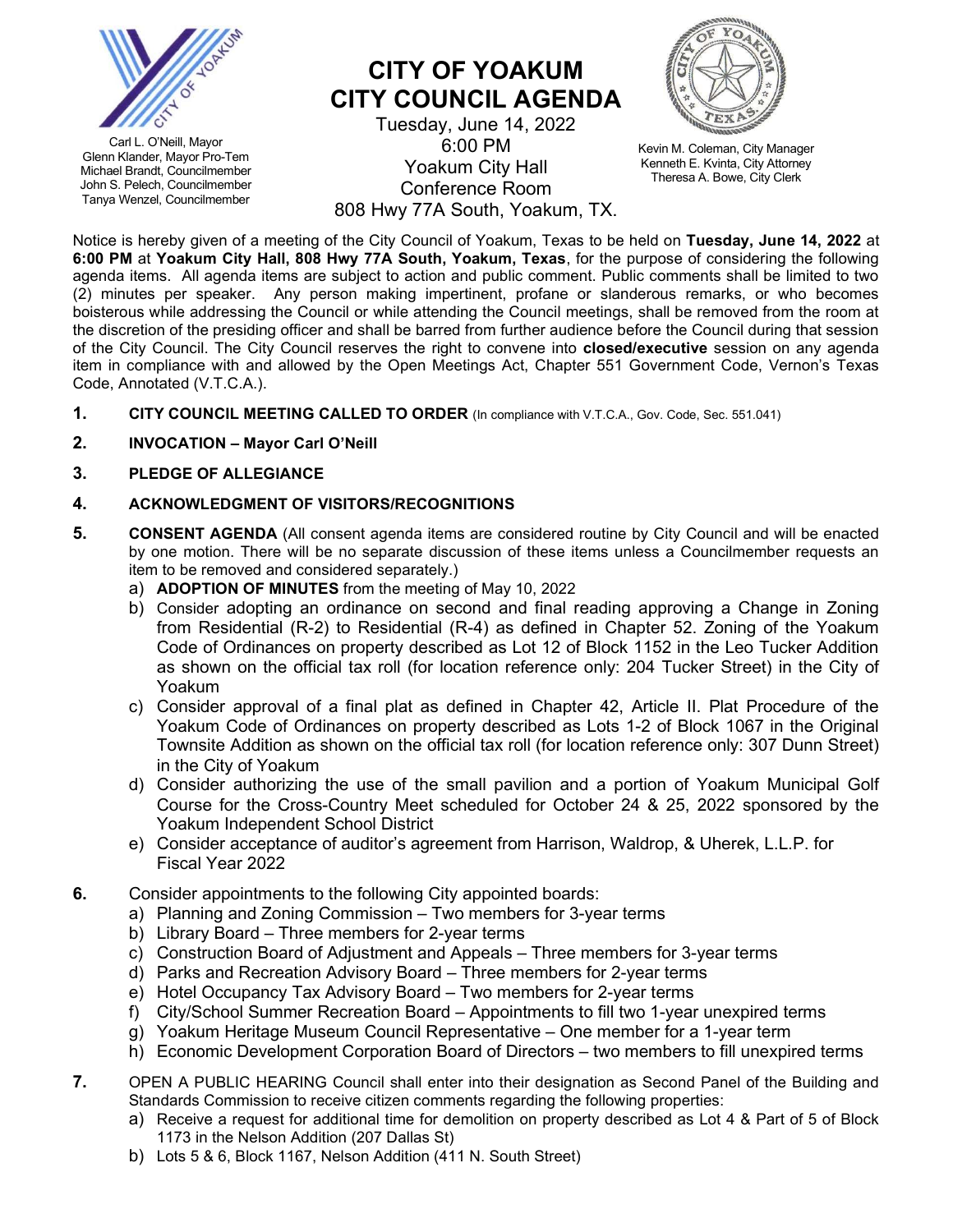# CITY COUNCIL AGENDA - 2

June 14, 2022

#### CLOSE PUBLIC HEARING

- 8. Action resulting from Public Hearing
	- a) Lot 4 & Part of 5 of Block 1173 in the Nelson Addition (207 Dallas St)
	- b) Lots 5 & 6, Block 1167, Nelson Addition (411 N. South Street)
- 9. OPEN A PUBLIC HEARING to receive citizen comments and to assess compliance to abate violations of the Chapter 683 in the Texas Transportation Code. The Council will make a determination whether there is a junked vehicle creating a public nuisance and shall be authorized to issue an order for the removal and disposition of the junked vehicle, if the junked vehicle is found to be a public nuisance CLOSE PUBLIC HEARING
	- a) 2012 WHITE FORD PU, LP#BU98338, VIN#1FT8W3AT6CEB73332, EXP. DATE: 2015-407 CECILIA ST.<br>b) 2005 GREEN FORD ZX4 LP#CC6L994 VIN#1EAFP34N55W158695, EXP. DATE: 2020-910 CAMMIE ST
	- b) 2005 GREEN FORD ZX4, LP#CC6L994, VIN#1FAFP34N55W158695, EXP. DATE:2020- 910 CAMMIE ST.
	- c) 2000 HMDE TRAILER, LP352896K, VIN:TR222243, EXP. DATE: 2020- O'CONNER ST.
	- d) BLUE STOCK TRAILER, NO LP# OR VIN# O'CONNER ST.
	- e) CHEVY IMPALA CAR, LP#XHS73G, NO VIN# O'CONNER ST.
	- f) BUICK WILDCAT CAR NO LP# OR VIN# O'CONNER ST.
	- g) 2004 BLACK CHEVROLET, LP#FXX1434, VIN#1GCEC19XX4Z337408, EXP. DATE: 2020- 813 O'CONNER ST.
	- h) 2012 SILVER CHEVROLET CZL, LP#DB7W876, VIN:1G1PC5SH9C7140915, EXP. DATE: 2020- 412 BINGHAM ST.
	- i) SILVER CHRYSLER TOWN & COUNTRY, LP#NCW0647, NO VIN#, EXP. DATE: 2021 505 S. SOUTH ST.
	- j) GREEN FORD EXPEDITION, LP#NHJ2794, NO VIN#, EXP. DATE: 2021- 318 E. GONZALES ST.
	- k) BLUE F-150, LP#6WSB49, NO VIN#, EXP. DATE: 2006- 505 DULLYE ST.
	- l) WHITE F-150 XL, LP#ADO9472, NO VIN#, EXP. DATE: 2017- 208 MAPLE ST.
	- m) 2012 RED FORD FLEX, LP#CKG5886, VIN:2FMGK5BCXCBD16419, EXP. DATE: 2022- 202 MAPLE ST.
	- n) 2006 WHITE CADILLAC ST, LP#LSV5992, VIN:1G6DC67A760116219, EXP. DATE: 2022- 510 DAVIS AVE.
	- o) 1997 BLACK CHEVROLET, LP#BX5D110, VIN:2G1WL52M5V1105152, EXP. DATE: 2016 410 MOFFITT ST. p) 2006 BEIGE CHRYSLER 3TR, LP#GNS0011, VIN:2C3KA53G26H488209, EXP. DATE: 2020 -410 MOFFITT ST.
	-
	- q) 2001 KIA SSX, LP#KZM178, VIN: KNAFB161315020321, EXP. DATE: 2011 204 HOUSTON ST.
- 10. Action resulting from Public Hearing on Junk Vehicles
- 11. OPEN A FINAL PUBLIC HEARING to receive citizen comments on the Texas Community Development Program Contract 7220529 Community Development Fund Grant (Waterline Improvement Project) CLOSE PUBLIC HEARING
- 12. Review the Texas Community Development Program Contract 7220529 Community Development Fund Grant closeout documentation and consider final acceptance
- 13. OPEN A PUBLIC HEARING to hear citizen comments regarding the submission of a grant application to the Texas Department of Agriculture, Texas Community Development Block Grant Program (TxCDBG) associated with a downtown sidewalk revitalization project (Sidewalk Project #3) CLOSE PUBLIC HEARING
- 14. Consider adopting a resolution authorizing the submission of an application to the Texas Department of Agriculture for a 2022-2023 Texas Community Development Block Grant Program – Downtown Revitalization Program grant of up to \$500,000 and designate the City's authorized signatories for grant related activities
- 15. Consider adopting a resolution designating Slum/Blight conditions in certain areas in coordination with the Downtown Revitalization Fund project area
- 16. Consider an ordinance on first reading amending Ordinance #2190 allowing exceptions to restricted overnight parking on the 100 and 200 block of West Grand Avenue
- 17. Consider approval of a pay application #5 to Ameresco for Automated Meter Infrastructure project and review plan for close out of project
- 18. Outline potential items to be presented at the Joint City Council/YEDC meeting scheduled for June 20, 2022
- 19. Review of City Budget development and approval process
- 20. Review of planned projects at the Yoakum Municipal Golf Course using American Recovery Program Act funds
- 21. Review needed repairs and consider approving emergency expenditure of unbudgeted expenses related to Well #4 rehabilitation and repair
- 22. Review of potential revisions to the City of Yoakum Code of Ordinances related to general maintenance of commercial property